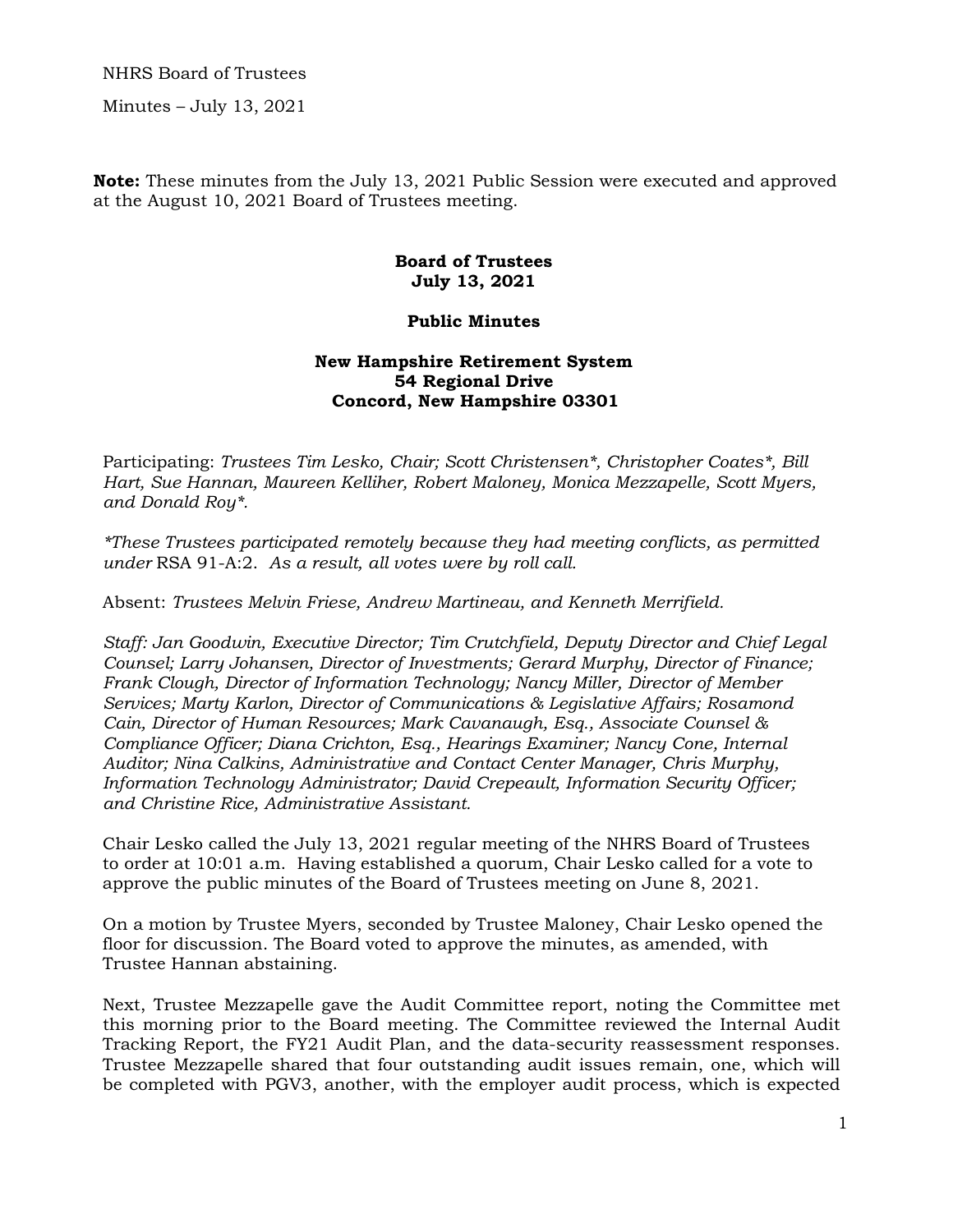to be completed by December 21, 2021, and the other two are related to employer audit adjustments. Next, the Committee went over the FY21 Internal Audit Plan, and Trustee Mezzapelle reported that the GASB 67 & 74 Employer Census Data Audits continue, and all 23 audits are complete, with 20 already submitted to Plante Moran. Trustee Mezzapelle stated that the FY21 External Audit is in process, and Plante Moran would be conducting interim fieldwork at the end of July. She then provided an update on the FY21 data-security reassessment responses, noting that seven items are outstanding, and, of the seven, two are under review, and five are ongoing matters. She informed the Board that the Committee reviewed and approved the FY22 Risk Assessment and draft internal audit plan.

In closing, Trustee Mezzapelle gave a status report on PGV3, which is 43% complete, with Deliverable 3 (D3) 77% complete. She noted that work continues on the Employer Rollout Plan, which is to assist participating employers in advance of when the final implementation of PGV3 occurs. Lastly, she reported that LRS identified the requirements for D4, which involves QDROs, insurance, medical subsidy, and benefit maintenance.

Trustee Roy presented the Governance Committee report, noting the Committee met following last month's Board meeting, to discuss the annual cyber insurance coverage renewal. At the time of the meeting, NHRS had only received two quotes, both from the System's incumbent carrier, Houston Casualty Company (Houston), at the current \$3 million limit, with one at the existing \$25,000 deductible, and the other at \$50,000. After discussion, the Committee unanimously voted to recommend to the Board that it approve the renewal of the System's cyber insurance with Houston Casualty at the \$3 million limit with a \$25,000 deductible, at an annual premium of \$26,532.80. Following the Committee meeting, the System received additional quotes by multiple carriers, but none was competitive with the Houston quotes.

On a motion by Trustee Hannan, seconded by Trustee Kelliher, the Board voted unanimously to approve the renewal of the cyber insurance policy with Houston Casualty.

Trustee Kelliher reported on the Independent Investment Committee (IIC, Committee), which met on June 18, 2021, and recognized its departing member, Keith Quinton, who served on the Committee for over four years. Next, Larry Johansen, Director of Investments, gave a review of investment returns over recent time-periods, and provided an update on asset allocations and liquidity relative to the effects of the COVID-19 pandemic, focusing on funding requirements for benefit payments, as well as discussing the IIC Work Plan. Mr. Johansen also provided an update on the search for a non-U.S. equity manager, noting that Callan and staff would present final candidates in early fall.

The Committee also voted to recommend to the Board that it revise the U.S. equity benchmark from the S&P 500 Index to the Russell 3000 Index, effective July 1, 2021, along with a related revision to the custom benchmark for U.S. equity performance attribution, also as of July 1.

Trustee Kelliher reported that the Committee voted unanimously on two, two-year contract renewals through August 2023, with Brandywine, and with Loomis Sayles, both global, multi-sector investment managers for NHRS, who each presented at the IIC meeting in May.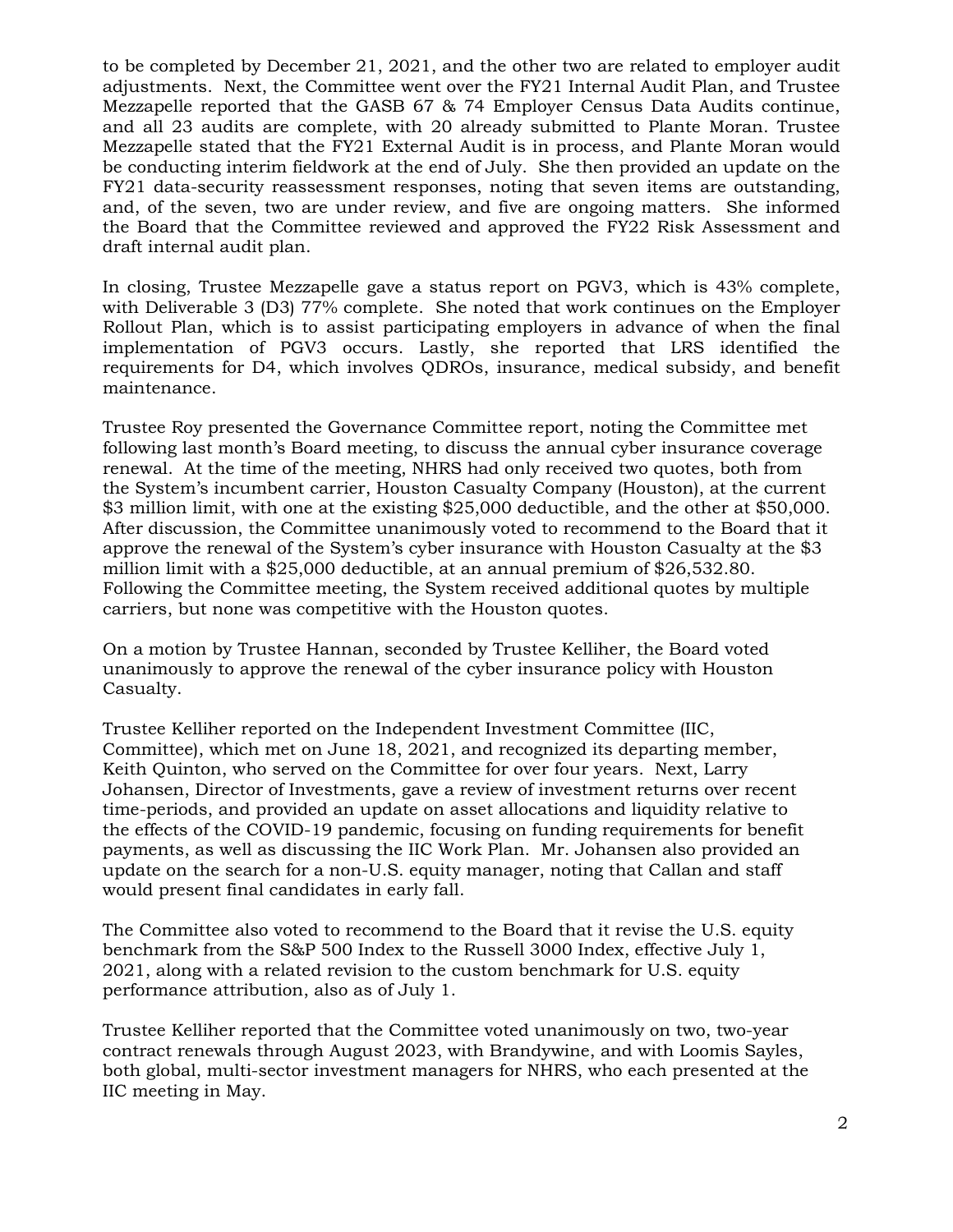The Committee then heard from private equity manager Industry Ventures and following discussion, the IIC voted to commit \$25 million to Industry Ventures Partnership Holdings VI, pending contract and legal review. NHRS has previously committed to Industry Ventures Fund III, IV, and V.

Next, the Townsend Group, NHRS' real estate manager, updated the Committee on the status of the FY 2021 Real Estate Investment Plan, and discussed the FY 2022 plan, which the Committee voted to approve. Trustee Kelliher shared that the Committee also heard from Callan, the NHRS general investment consultant, who presented an extensive review of the System's portfolio on the private equity and private debt assets.

In closing, Trustee Kelliher commended Director Johansen and the Investment Team in remaining steadfast during the pandemic, noting the markets' rebound.

Mr. Johansen then updated the Board on the System's continued total fund improvement across multiple time-periods, including fiscal year-to-date, three years, and five years. He reported that all asset classes are close to target and well within range. He shared that the final numbers for June 30, 2021 would be available in late September. As of May 31, 2021, assets were about \$11 billion.

Next, Mr. Johansen provided the Board with a history of the System's Real Estate investment performance since the System awarded Townsend discretion in 2009, and noted the current, more diverse investment portfolio of 89% U.S., 5% Europe, and 6% Asia. He noted strong performance over the 11-year period, and the goals met in accordance with the FY21 Work Plan. He then gave an overview of the FY22 Work Plan, relative to real estate investments.

Some discussion ensued about real estate investments, and the potential effects of the pandemic on office space. He also summarized the IIC's reasoning for recommending revising the domestic equity benchmark from the S&P 500 to the Russell 3000.

On a motion by Trustee Hart, seconded by Trustee Hannan, the Board voted to accept the recommendation of the IIC that the Board approve the revision to the Investment Policy regarding the domestic equity benchmark from the S&P 500 Index to the Russell 3000, as presented.

In closing, Mr. Johansen gave an overview of agenda topics for the IIC's upcoming July meeting.

Trustee Myers gave his report on the Legislative Committee, which had not met since the June Board meeting. He noted the bills that became law, including HB 173, which requires the IIC to include investment fees in its quarterly report to the Board, and post those reports on the NHRS website, and HB2, which pertains to the application of medical subsidy payments to the state. Mr. Myers shared that NHRS continues to consult with Groom Law, its fiduciary and tax counsel, on receiving an opinion from the Internal Revenue Service regarding the medical subsidy language. He noted that Marty Karlon, Director of Communications and Legislative Affairs, has been in touch with the Governor's Office on this issue.

Next, on behalf of Trustee Coates, Trustee Hart presented the report on the Benefits Committee, which met on July 6, 2021, and reviewed the disability materials that are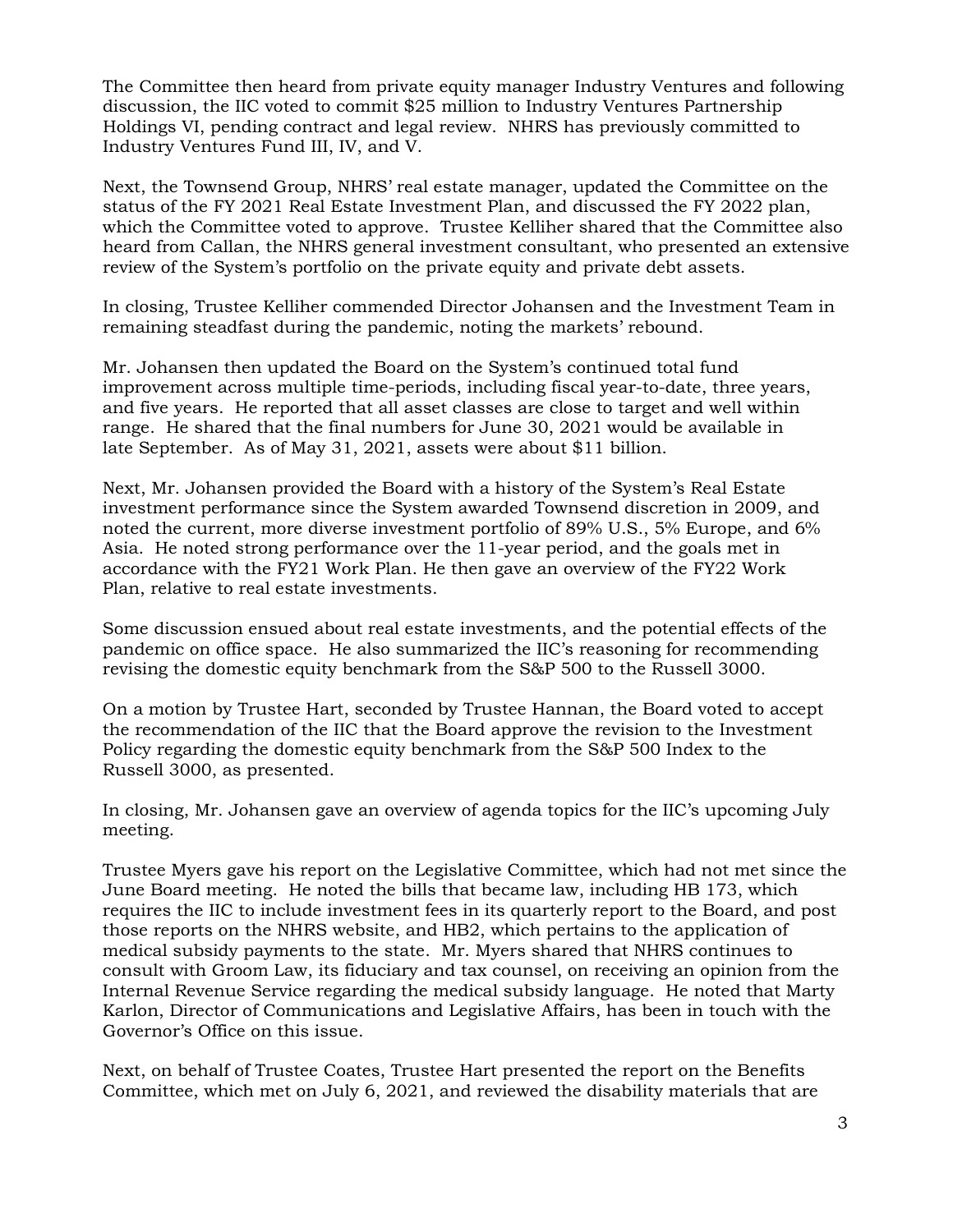in the monthly Board books for Trustees, and whether the Committee would consider reducing the amount of routine documentation, to allow for administrative efficiency and maximize Trustees' time and efforts. After discussing the materials, the Board agreed with the Committee's recommendation, noting that any additional disability documentation would be available upon Trustees' requests. After a brief discussion, Trustee Hart concluded the report, noting the Committee followed its public session with a non-meeting under RSA 91-A, to consult with legal counsel about two recoupment matters.

Trustee Hart then gave the PPCC report, noting the Committee met on June 1 and discussed an evaluation of the Executive Director, agreeing on a six-month mark for measuring performance, and would meet again in August to begin the process. The Committee then heard from Rosamond Cain, Human Resources Director, who presented the proposed changes to the NHRS Employee Handbook, which now represents gender neutrality, and includes an updated dress code, and the addition of an anti-bullying policy, and an anti-racism statement. The PPCC did not take formal action but endorsed the changes to the Handbook and seeks Board approval today.

On a motion by Trustee Kelliher and seconded by Trustee Maloney, the Board voted unanimously to approve the proposed revisions to the Employee Handbook.

Trustee Hart closed his report, noting that the Committee also had a non-public session, under RSA 91-A, to discuss staff compensation.

At this time, Director of IT Frank Clough, along with David Crepeault, Information Systems Security Officer, provided a presentation to the Board, and explained in detail the many layers of high-level applications that IT has in place to protect the System's network, as well as member and beneficiary data. Mr. Clough and Mr. Crepeault discussed the functions of the Cyber Security Framework that NHRS uses, based on the National Institute of Standards and Technology (NIST), to protect the System from cyber risks. Mr. Clough also noted that IT has regular internal and external audits of the network, and receives weekly vulnerability scans from the CyberSecurity Infrastructure Security Agency. He continued with providing an overview of the established policies that help keep staff alert to phishing scams. A brief question-andanswer session followed the presentation.

Next, Executive Director Jan Goodwin gave her report, commenting on the recent move into Phase 2 of the System's COVID-19 transition plan on July 1, with about 75% of staff now working at the office. She reported that KPMs have improved over the past month, with staff achieving 93.9% of the 95% benchmark for the month of June. Ms. Goodwin then informed the Board that NHRS had not heard anything further from the Legislature on the potential audit on investment performance, and noted that the LPAOC would meet the week of July 26. She shared that the last group of about 9,700 COLA notice letters went out today for eligible beneficiaries. She also reported on the Contact Center, which has been in operation for six months, noting that it continues to do very well.

Ms. Goodwin next informed the Board of a sole-source contract request with a stateapproved vendor, to enhance the work areas in Member Services to increase employee productivity and reduce noise.

On a motion by Trustee Hart, seconded by Trustee Myers, the Board voted unanimously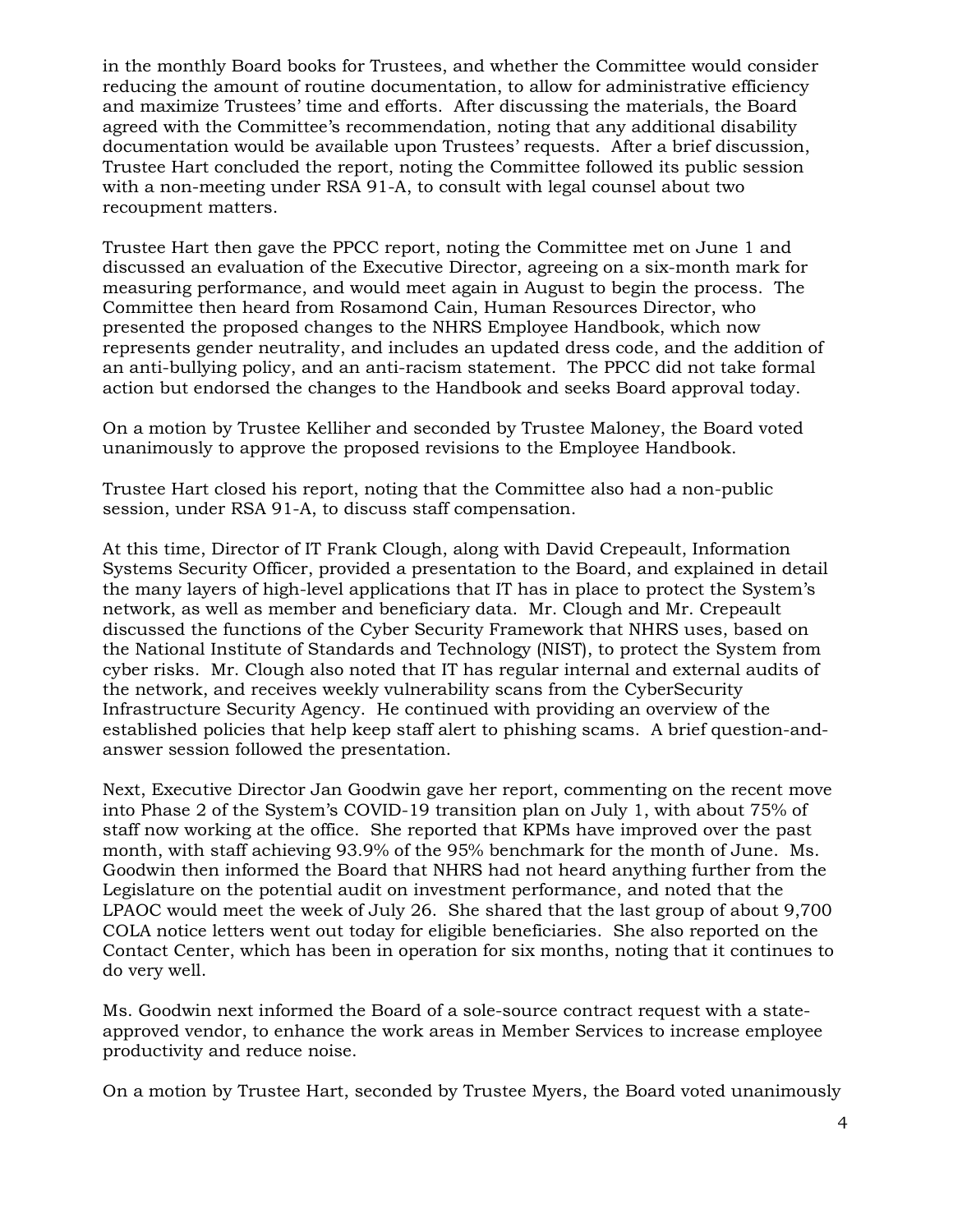to accept the recommendation of the Executive Director that the Board approve the workspace upgrades, as presented in the Board materials, subject to contract and legal review.

Next, Deputy Director and Chief Legal Counsel Tim Crutchfield gave the Legal report, and began with the GASB audits, commending the Employer Audit Team for their work and for Internal Auditor Nancy Cone's direction. Mr. Crutchfield stated that the annual ethics surveys were being prepared and expected to go out in early August.

Director of Finance Gerard Murphy opened his Finance report with the System's fiscalyear-to date as of May 31, 2021 net position of \$11.046 billion, an increase of about \$100 million from the net position in April, and up by about \$2 billion since last May. Mr. Murphy shared that cash flows are as expected for the month and fiscal year-to-date. He noted that he would have documentation on the projected cash flows for FY22 for the Board at its August meeting.

Next, Mr. Murphy went over the budget vs. actual, noting the System is \$330,000 over budget due to the negative variance of \$2.835 million within the external investment category, and he attributes that to the unexpected strength of the market and associated investment management fees. Within all other budget categories, however, he noted there was a positive variance of \$2.505 million.

Mr. Murphy then reported that on June 25, 2021, the Governor signed HB1, which contains the NHRS FY22-23 Statutory Administrative Budget that the Board adopted in September 2020.

He reported that Finance continues to work with employers to get them set up for electronic payments, with the elimination of the lockbox as of July 1. He stated that, as of June, about half of the employers are set up for electronic payments, and that he expects to have a final number next month.

Mr. Clough provided his IT report, updating the Board on the ongoing statuses of the firewall project, the SocialMiner project, and Security Awareness Training, and noted the completed Microsoft Dynamics project for Finance. Mr. Clough reported that, as of July 12, IT established the ability for members to submit documents securely via My Account, the secure online portal for members and retirees. In addition, IT eliminated the use of Internet Explorer, since Microsoft no longer supports that browser. In closing, he noted that IT met all of its KPMs and had achieved 99% in customer service satisfaction.

Director of Member Services Nancy Miller gave her report, stating that her department is about two-thirds completed with approximately 780 July retirements. Ms. Miller noted the final number is still to be determined due to members rescinding their applications. Ms. Miller reported that Member Services is working with the QDRO specialist on reviewing the QDRO templates with the expectation that they would be in use by the end of this month.

She then updated the Board on the progress Member Services is making with the employer audit corrections, noting it has taken an inventory of remaining Data Reporting System files and manual spreadsheets for processing, and has identified the number of files needing corrections. Member Services has devised a proposal to use temporary help from accounting firms to assist with these adjustments. Lastly, Ms. Miller stated that the JRP had not made a decision on a new, third party administrator and, as a result, would